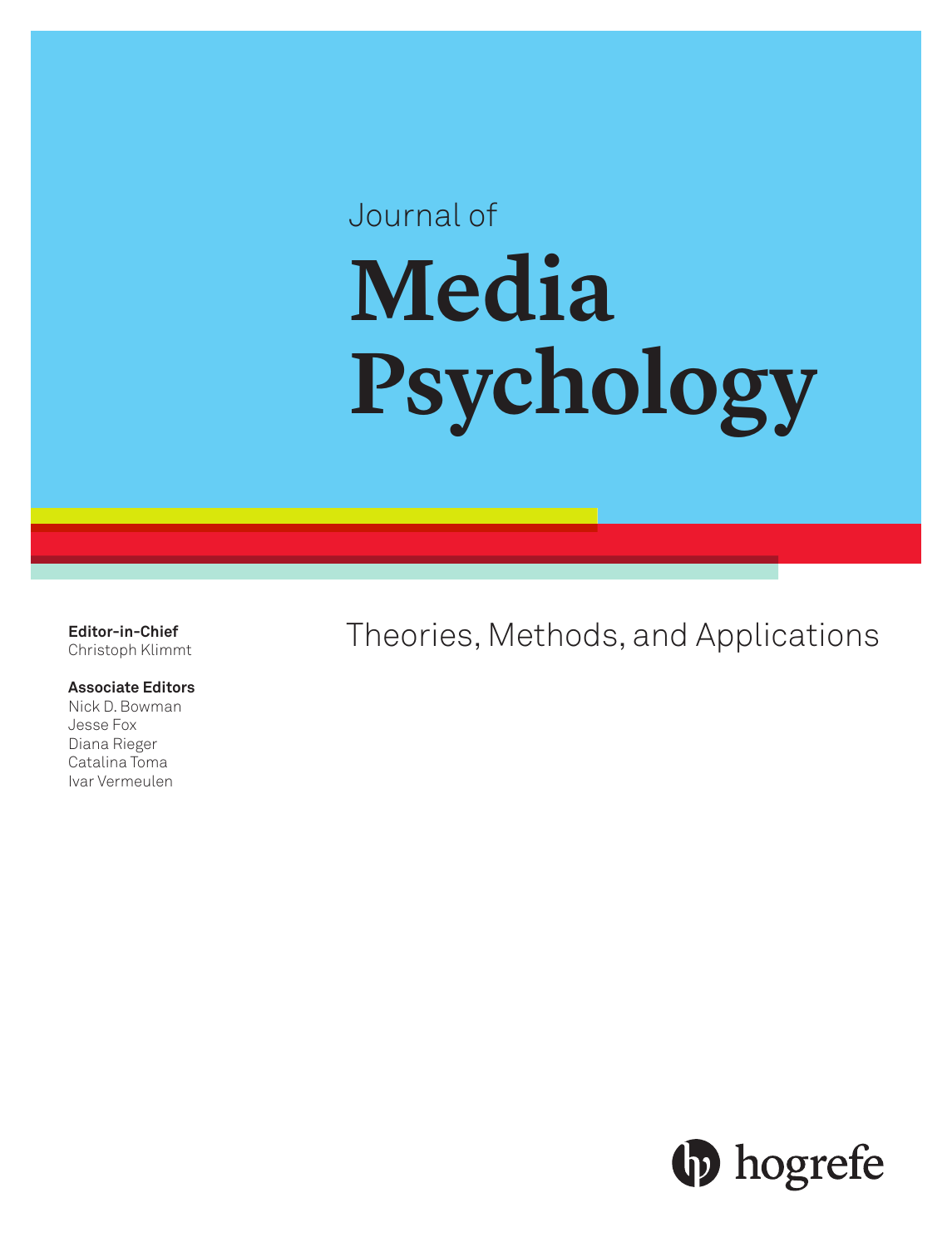

## **Retraction Policy and Protocol**

Adopted by the Annual Assembly of Editors\* 2018, May 26, 2018, Prague, Czech Republic

\*Christoph Klimmt, Nicole Krämer, Nicholas Bowman, Jesse Fox, Diana Rieger, and Ivar Vermeulen

#### **1. Retraction as an Editorial Decision**

Retraction is a drastic action taken by decision makers of academic journals that can have severe consequences for the reputation of authors, editors, and the journal itself. Careful handling of complaints about published manuscripts is required to prevent unnecessary damage and to ensure integrity in managing conflict within the academic community.

As an international academic publication outlet, the *Journal of Media Psychology* (*JMP)* is committed to the principles of good scientific practice and the requirements of ethical responsibility in social scientific research, particularly with regard to the involvement of human participants in empirical studies.

These criteria are part of any peer-review process managed by the editors of the journal. However, the editorial procedures include this policy document for the case that violations of important principles of good scientific practice are only detected and brought to the editors' attention after a manuscript has been published. If allegations about such a violation are substantiated by the journal team's own investigation (see section 3), the Editor-in-Chief (EIC) can, together with the majority of the associate editors, make the decision to retract the corresponding manuscript, after completing an according protocol of process handling (see section 2).

If the decision to retract a manuscript formerly published by *JMP* is made, the EIC will make an according announcement both in the next print issue of the journal and on the journal's official website. Additional communication about the incident may be filed through the journal's social media site(s). Retracted manuscripts will be removed or blocked on the journal's website, and an official list of all retracted manuscripts shall be made available online by the publisher.

In case a retraction has been implemented, the authors of the retracted manuscript will be informed by the EIC by a print letter. A copy of this letter will be sent to the executives of the academic institutions of the author(s), that is, both the institution(s) named as affiliations of the author(s) in the retracted manuscript and the institutions with which the author(s) are affiliated at the time the decision of retraction is made.

1

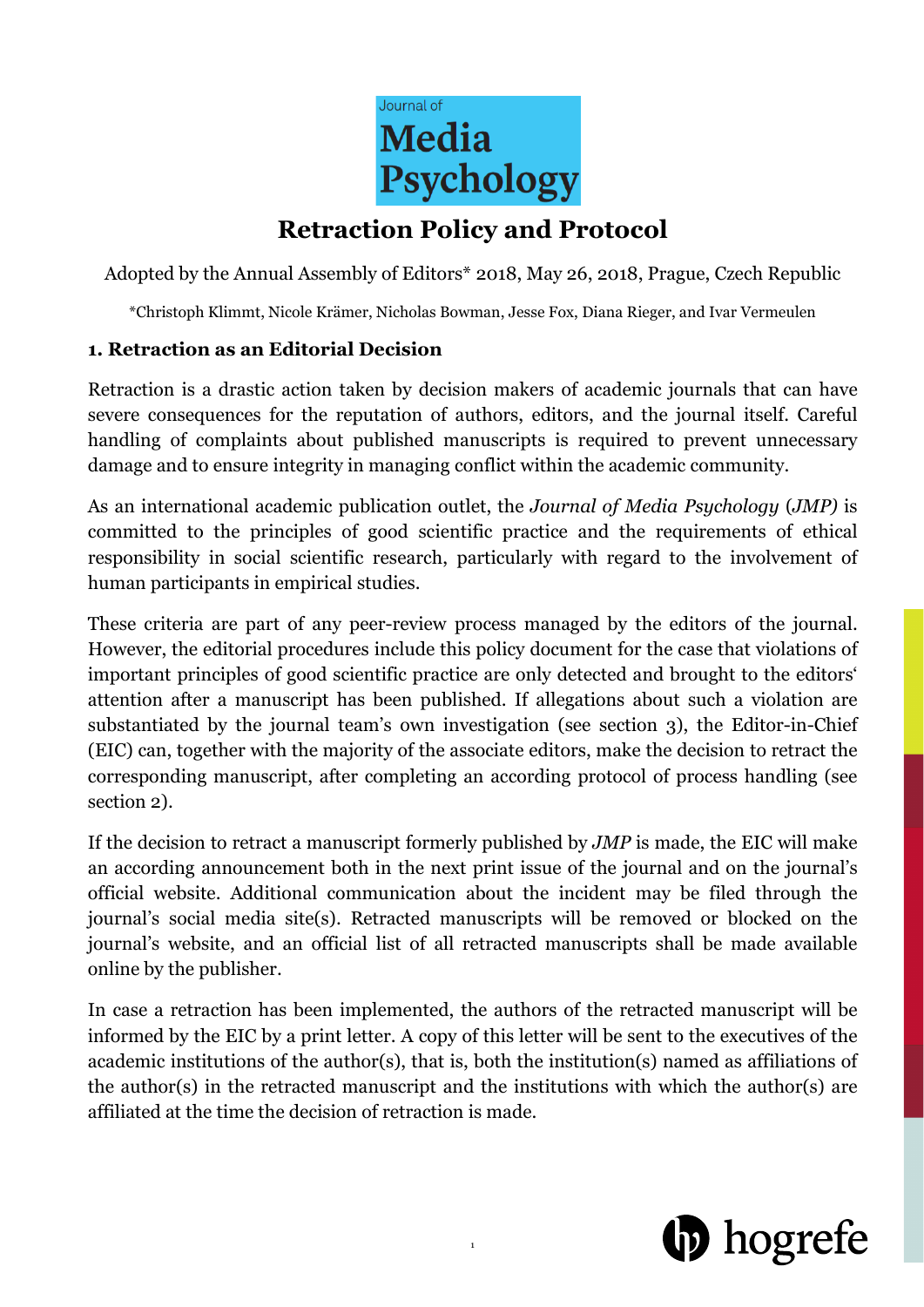Retraction is only the ultima ratio in handling allegations against published manuscripts. The investigation (see section 2) may lead to the conclusion that problems with a published manuscript have been identified that (a) had not been considered during pre-publication peer review, that are (b) worthwhile of mentioning within the academic community, but that (c) do not justify retraction. In this case, the handling protocol will foresee a limited action by the editors, that is, publication of an erratum or a published expression of concern over the allegation(s) which includes a transparent documentation of the editors' investigation, reasoning, and evaluation of the allegation. These comments shall be published in the next print issue of *JMP* as well as on the journal's website [\(https://www.hogrefe.com/j/jmp\)](https://www.hogrefe.com/j/jmp).

### **2. Criteria for Retraction of Manuscripts Published by JMP**

Decisions about the possible retraction of a manuscript published by JMP may originate in any violation of principles of good scientific practice. Authors of published manuscripts may have committed violations of such principles intentionally, by negligent action, or by mistake. Retraction will only be a realistic option to decide for in case of severe violations of principles of good scientific practice.

Allegations that are most likely to require a decision on retraction of a manuscript published by *JMP* refer to

- Falsification of empirical data or false statements about the existence of an entire study, of data, or study results
- Misreporting of empirical results in a way that leads to massively biased or elsewise problematic interpretation of findings and/or conclusions and recommendations
- Plagiarism or failures to acknowledge other scholars' work or contribution (including omission of scholars who have contributed to the work reported in the manuscript under consideration)
- Failure to provide raw data or original output files that demonstrate the correctness of empirical findings reported in the manuscript to the journal team upon request.

These situations represent the most likely scenarios of reasons to debate retraction of a manuscript, based on past experiences with recent incidents at other academic journals. However, the editors of *JMP* shall be aware of different scenarios of allegations against a published manuscript that may also require investigation and a decision on retraction.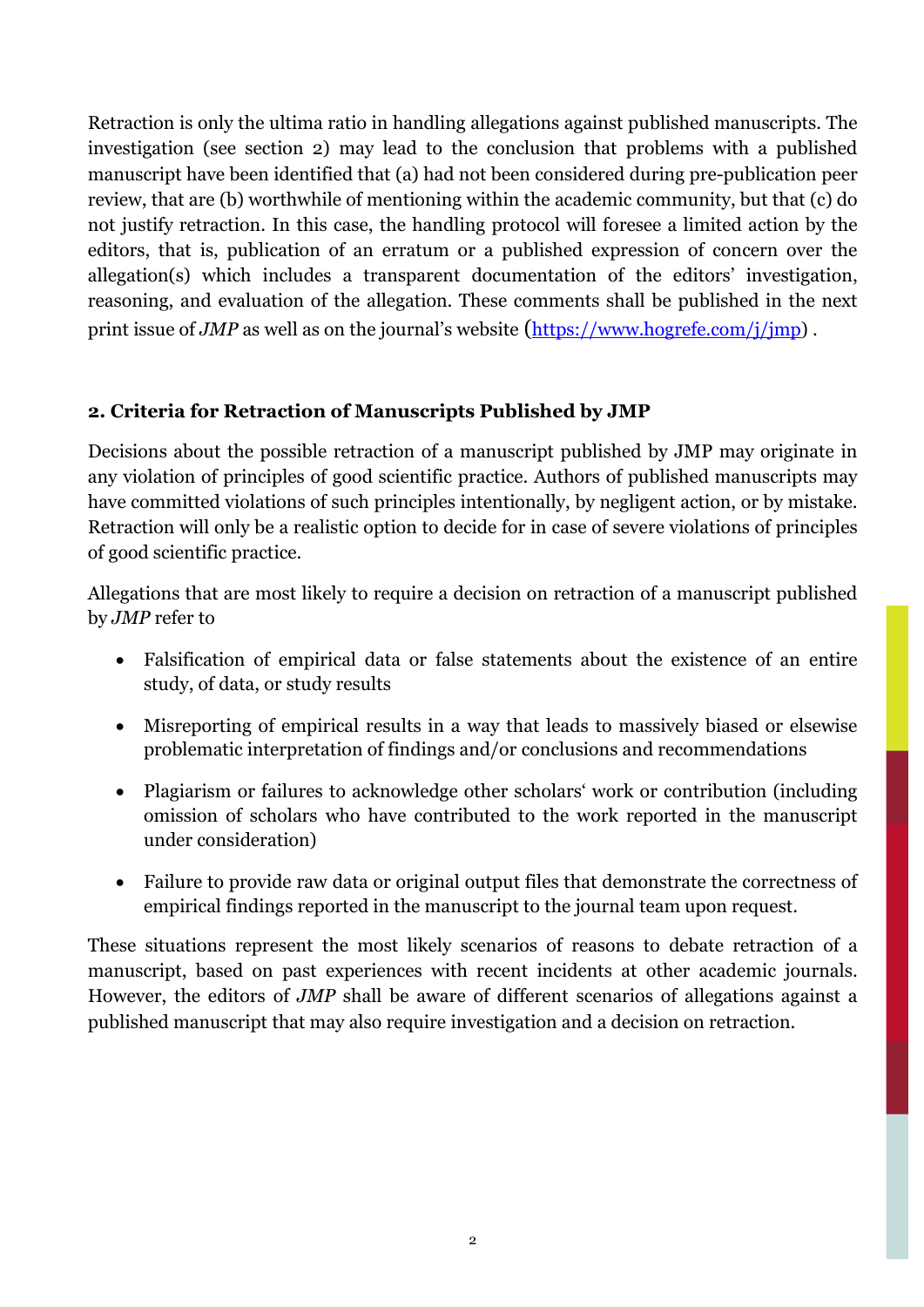#### **3. Protocol of the Decision Process About Manuscript Retraction**

The EIC will be responsible to manage the standardized handling process in case of allegations against a manuscript published by *JMP*. The required procedure is structured in five steps. Throughout the process, the EIC shall follow the recom-mendations expressed in the retraction guidelines of the Committee on Publication Ethics (COPE, [https://publicationethics.org/files/retraction%20guidelines\\_0.pdf\)](https://publicationethics.org/files/retraction%20guidelines_0.pdf)

#### **Step A. EIC is Notified of a Problem with a Manuscript Published by JMP**

Allegations against a manuscript published by *JMP* may be brought up

- by members of the journal team,
- by reviewers,
- by scholars not involved in authorship or quality assurance (e.g., colleagues who detected statistical misreporting),
- by academic institutions that are involved in the research reported in the manuscript or have been notified about suspicions of or evidence for scientific misconduct of one or more of the authors,
- or by authors of the manuscript themselves.

If allegations are noticed by associate editors or editorial assistants first, they shall inform the EIC immediately in order to enable her/him to carry out the decision making protocol.

#### **Step B. Consultation With Responsible Associate Editor and Investigation**

The EIC will approach the associate editor(s) who were involved in the decision to accept the incriminated manuscript for publication. This may imply to involve former associate editors who are not serving the journal actively any more. Together with the associate editor(s) and the editorial assistant(s), the EIC shall investigate the corresponding manuscript and check whether the allegation against it can be substantiated or should be dismissed due to a lack of substantiation. If the journal team's internal investigation can rule out the validity of the allegation (e.g., the allegation is obviously not justified), the EIC will inform the entire group of associate editors and make the decision not to react publicly to the allegation (Decision type **E1**, see below).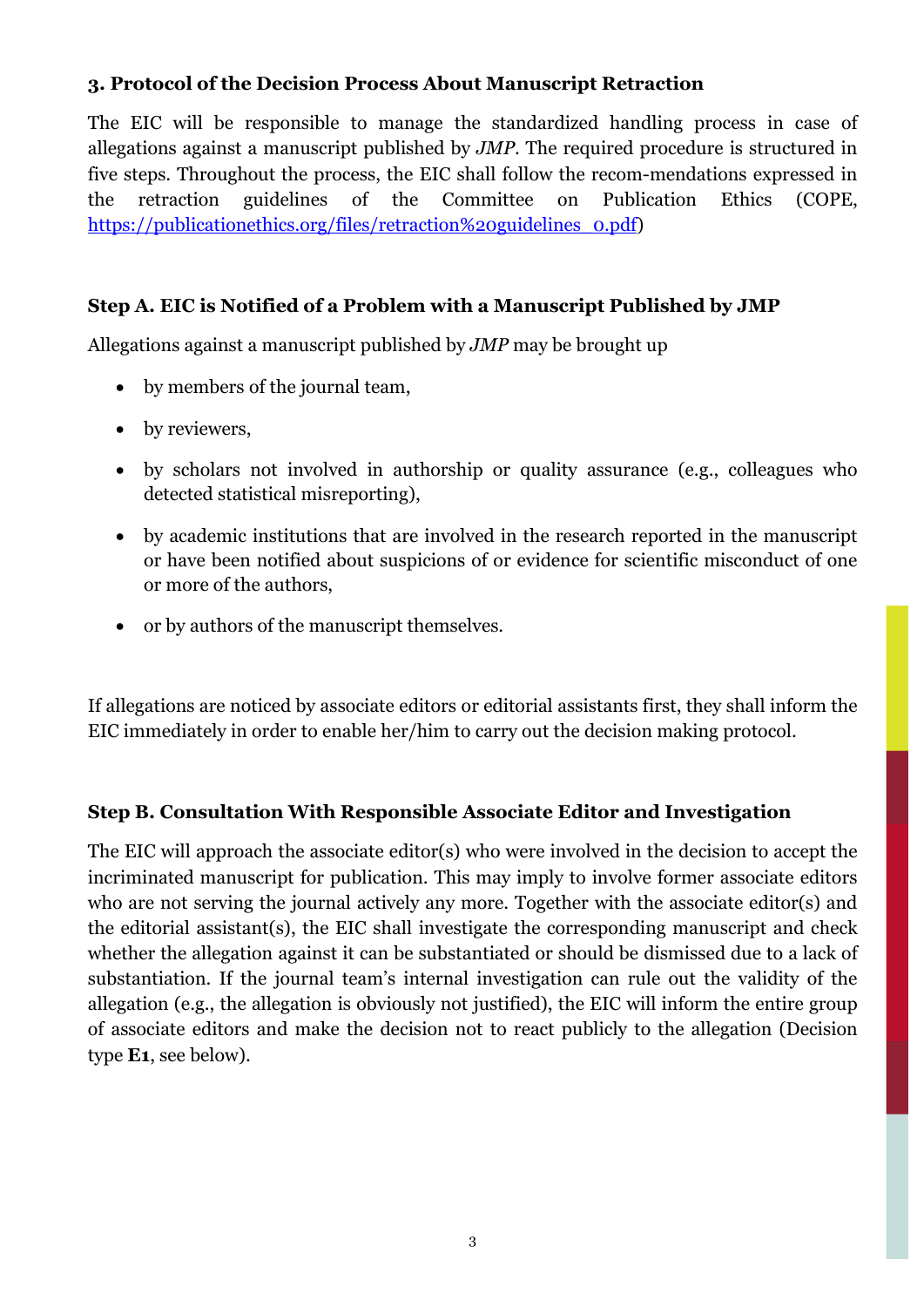#### **Step C. Hearing of the Authors of the Incriminated Manuscript**

If the internal investigation suggests that the allegation brought up against the manuscript is justified or cannot be evaluated without further information, the EIC shall approach the author(s) of the incriminated manuscript and confront them with the allegations with a request to respond to them in a timely manner. Typically, authors will be given four weeks to react. The EIC shall insist on complete and accurate reactions by authors and require further information from them in case their initial response is deemed insufficient. Any correspondence with the authors shall be treated confidentially among the academic journal team (editors and editorial assistants). If allegations have been brought up by individuals who are not members of the journal team, they shall not be informed about the hearing of the authors conducted as part of the journal's own investigation.

#### **Step D. Analysis and Discussion of Author Responses and Severity of the Problem**

Once the responses by the authors have been recorded, the EIC shall produce a report on the entire process and disseminate it among the journal team for discussion. At least one member of the journal's editorial board – an expert on the research topic of the manuscript – shall be involved as external discussant as well. If possible, the reviewers who had been involved in the peer review process that led to acceptance of the incriminated manuscript for publication, shall also be included in the discussion. The EIC will then moderate the debate on how to proceed with the case. The group of editors will select from four options to act (see Step E). Members of the editorial board, external reviewers, and editorial assistants will not participate in formal decision making. Decision of the group of editors is made by majority vote; in case there is no majority for one option, the EIC shall make the decision on how to proceed. Results of the voting will be documented as part of the EIC's report on the case.

#### **Step E. Decision and Implementation of Action Taken by the Journal Team**

Based on the information available on the manuscript, the allegations against it, and the authors' responses, the editors will have four options to handle the case, depending on whether they acknowledge a violation of good scientific practice and if so, on how severe they regard this violation.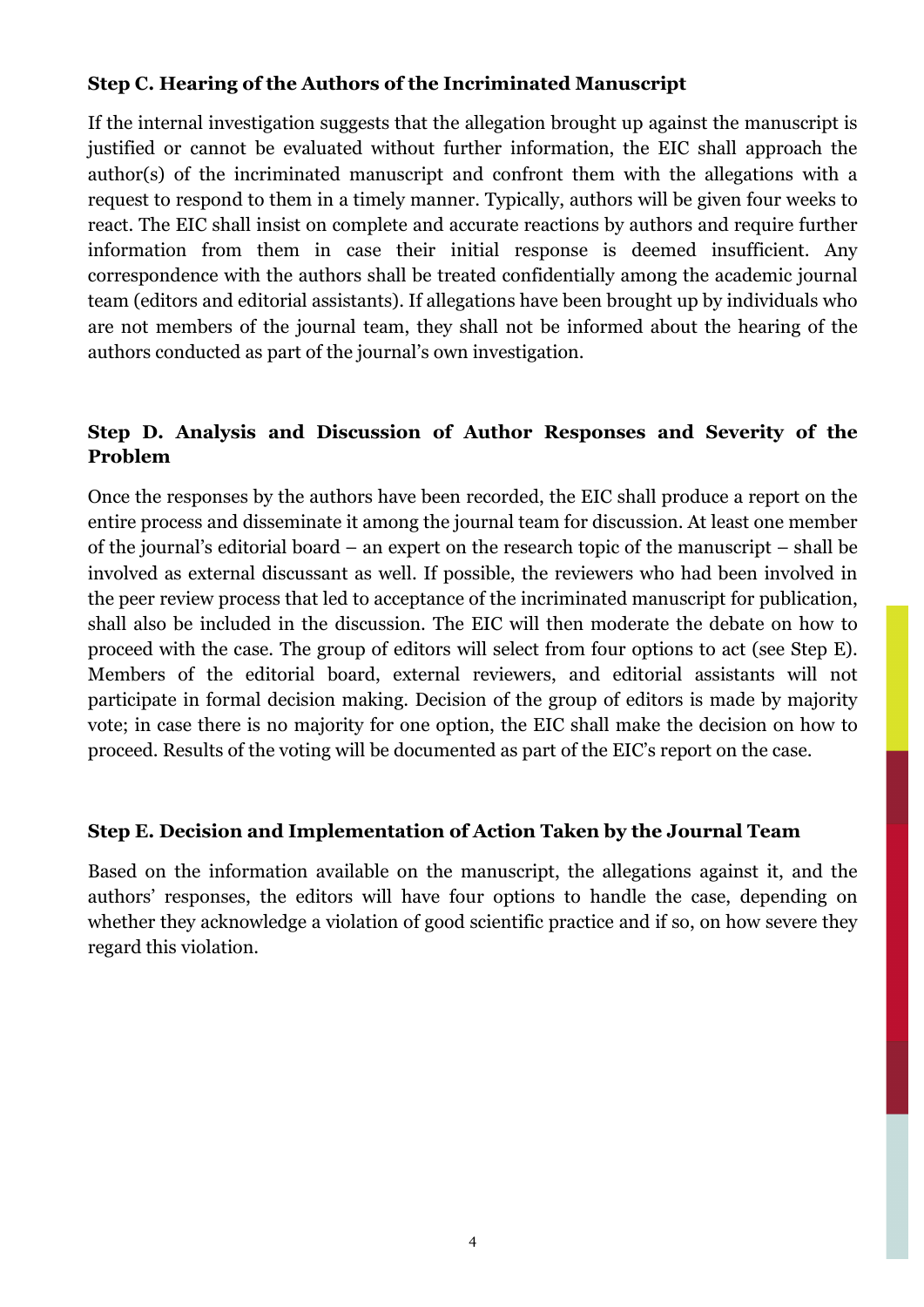**Option E1**. *No Public Response Due to Non-Substantial Allegation*. The editors may conclude that no serious problem is evident with regard to the criticized manuscript. In this case, the EIC shall inform the authors and the individuals who have brought up the allegation initially by letter. No public communication will be initiated on the case; the report on how the journal team has implemented the handling protocol will be treated confidentially, but will be made available upon request by the EIC to parties with a legitimate interest (authors, scholars who have brought up the allegation, representatives of ethics committees who have been approached by stakeholders).

**Option E2.** *Mediation of Conflict Between Authors and Critics of the Incriminated Manuscript.* The editors may come to the conclusion that the problems addressed cannot be solved by retraction, but require debate or conflict mediation among involved parties, between authors and critics in particular. In such a case, the EIC shall take action to initiate and moderate such a dialog, which may lead to an agreement among stakeholders, that does either not require any public communication by the journal or enable the group of editors to make a decision (options E1, E3, E4).

**Option E3**. *Expression of Concern or Publication of an Erratum in Response to Identified (Minor) Problems.* In some cases, the allegations against a manuscript may be serious, but do not imply a fundamental questioning of the validity of findings, the contribution of the paper, or the overall compliance of the authors and their manuscript with ethical guidelines and good scientific practice. The typical way of handling problems of this type will be the publication of an erratum, that is, a public statement of correction that will make the deficits of the manuscript explicit to the entire readership of the journal. Publishing an erratum will require consent and admission of problems by authors. Alternatively, if problems of this severity are identified and neither the authors of the incriminated manuscript nor their academic institution want to cooperate on publishing an erratum, the group of editors may decide to publish an expression of concern over the entire case. This expression of concern shall be detailed and make the reasoning of the journal team as well as information on the allegation and the journal's investigation transparent to readers. It shall be made available both in the print journal and on the journal's website.

**Option E4**. *Retraction.* If the group of editors concludes that allegations against a published manuscript are validated, severe violations of fundamental principles of good scientific practice, they will decide to retract the manuscript. Prior to formalizing the decision, the EIC shall connect with the legal experts of the journal's publishing company to discuss possible consequences of the case that the authors of the manuscript do not consent to the retraction (Resnik, Wager, & Kissling, 2015). Once legal issues have been clarified, the EIC shall inform the authors about the journal's decision to retract the manuscript. A copy of the letter shall be sent to the academic institution(s) with which the authors are (and have been) affiliated (see section 1). Moreover, the public measures to be taken are identified in section 1 and shall be implemented in compliance with the recommendations by the Committee on Publication Ethics (COPE).